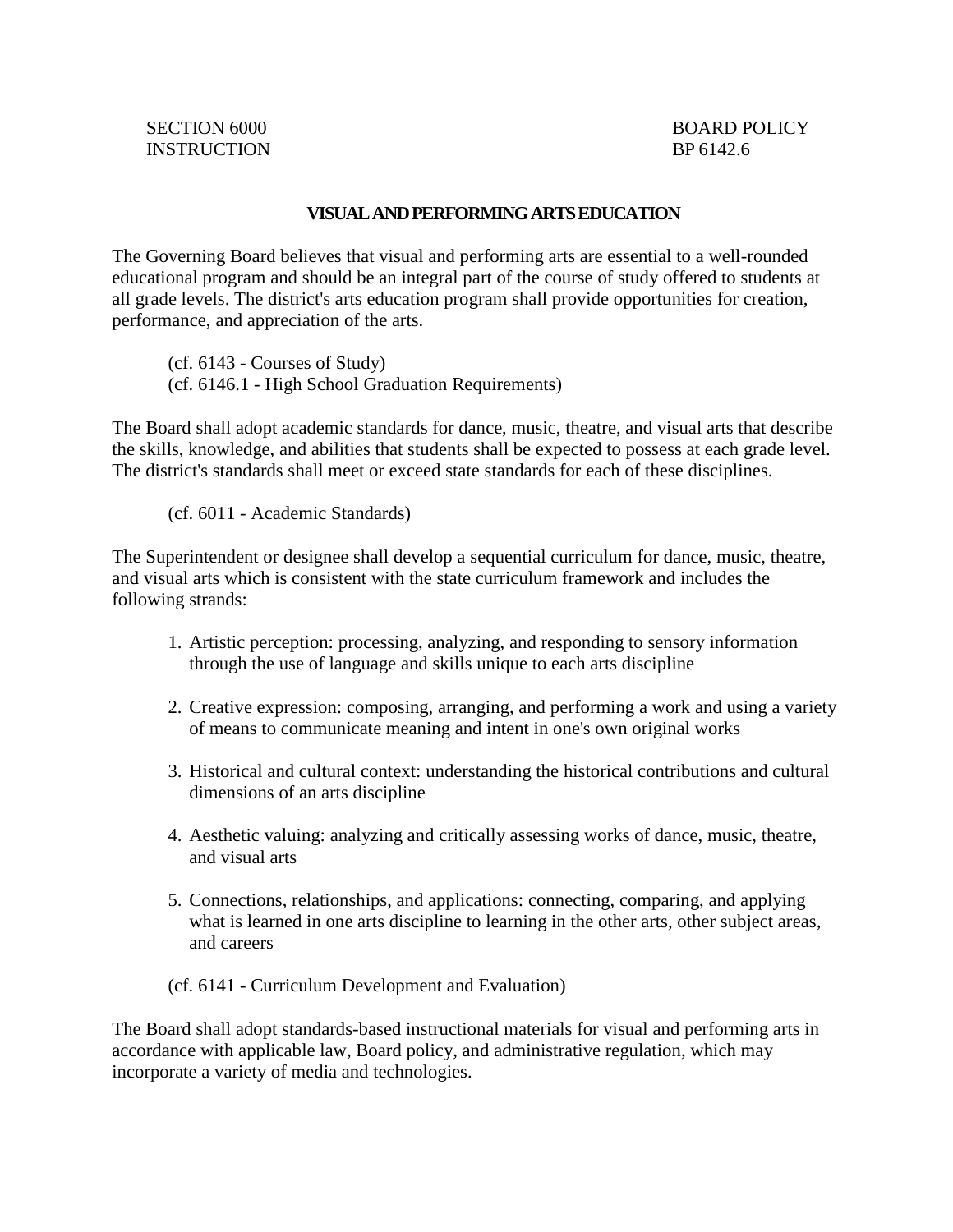(cf. 0400 - District Technology Plan) (cf. 1312.2 - Complaints Concerning Instructional Materials) (cf. 6161.1 - Selection and Evaluation of Instructional Materials) (cf. 6161.11 - Supplementary Instructional Materials) (cf. 6161.3 - Toxic Art Materials) (cf. 6162.6 - Use of Copyrighted Materials) (cf. 6163.1 - Library Media Centers)

As appropriate, the Superintendent or designee shall provide a standards-based professional development program designed to increase teachers' knowledge of and ability to teach the arts and to implement adopted instructional materials.

(cf. 4131 - Staff Development)

The Superintendent or designee shall encourage the integration of community arts resources into the educational program. Such resources may include opportunities for students to attend musical and theatrical performances, observe the works of accomplished artists, and work directly with artists-in-residence and volunteers. In addition, the Superintendent or designee may collaborate with community organizations to share resources and seek grant opportunities.

(cf. 1230 - School-Connected Organizations)

(cf. 1240 - Volunteer Assistance)

(cf. 1260 - Educational Foundation)

(cf. 1700 - Relations between Private Industry and the Schools)

(cf. 3290 - Gifts, Grants and Bequests)

(cf. 6020 - Parent Involvement)

(cf. 6153 - School-Sponsored Trips)

The Superintendent or designee shall regularly evaluate the implementation of arts education at each grade level and report to the Board regarding its effectiveness in enabling students to meet academic standards.

(cf. 0500 - Accountability) (cf. 6162.5 - Student Assessment)

Legal Reference: EDUCATION CODE

| DUCATION CODE |                                       |
|---------------|---------------------------------------|
| 8950-8957     | California summer school of the arts  |
| 32060-32066   | Toxic art supplies                    |
| 35330-35332   | Field trips                           |
| 51220         | Course of study, grades 7-12          |
| 51225.3       | <b>Graduation requirements</b>        |
| 58800-58805   | Specialized secondary programs        |
| 60400-60411   | Instructional materials, high schools |
| 99200-99206   | Subject matter projects               |
|               |                                       |